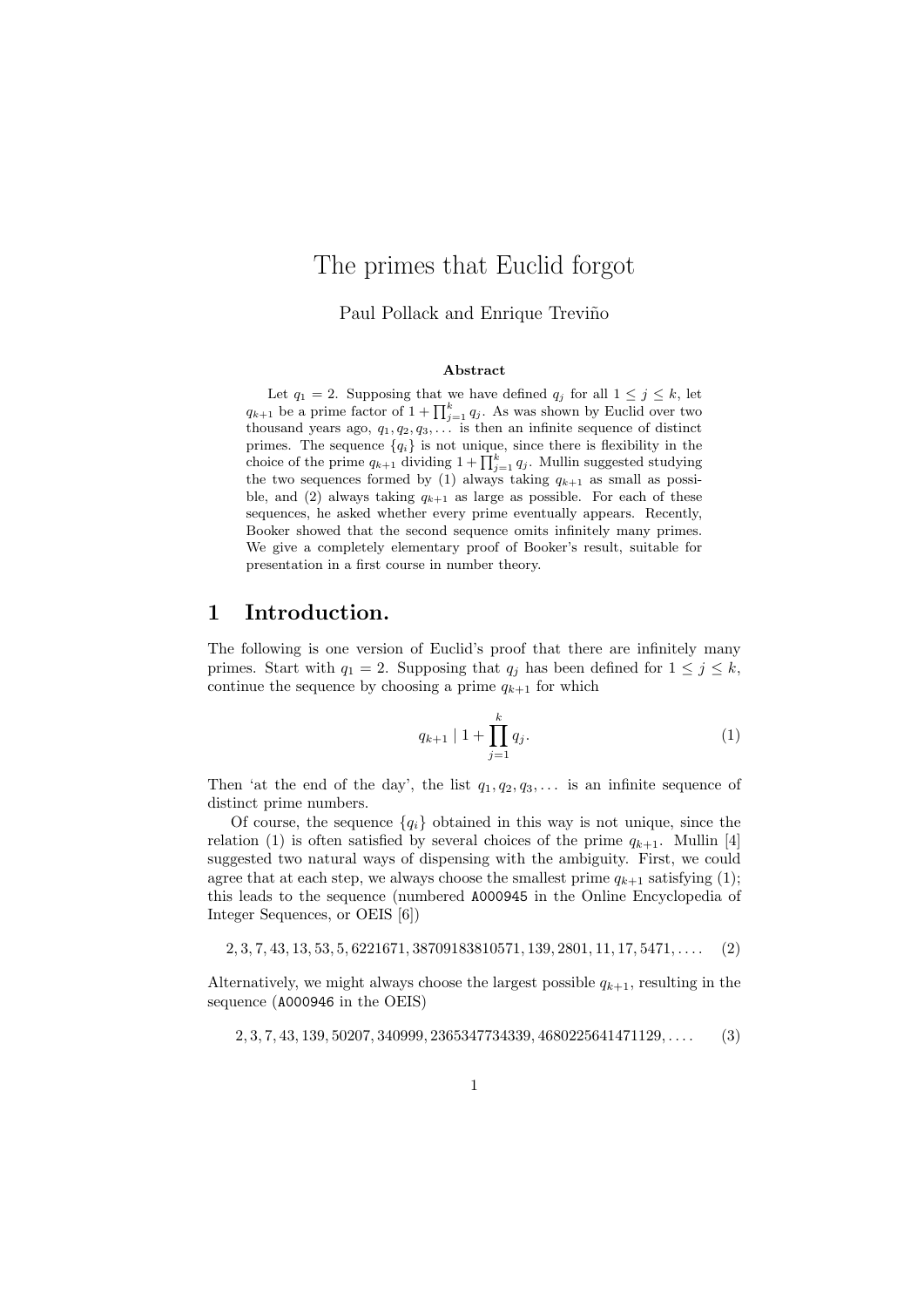We call (2) and (3) the *first* and *second Euclid–Mullin sequences*, respectively. For each of (2) and (3), Mullin raised the question of whether every prime eventually appears. Shanks [5] conjectured on probabilistic grounds (bolstered by computations of Wagstaff; cf. [7]) that every prime is eventually reached by (2), but essentially nothing about the first Euclid–Mullin sequence has been rigorously established. The second Euclid–Mullin sequence was investigated by Cox and van der Poorten [2]. They showed that all of 5, 11, 13, 17, 19, 23, 29, 31, 37, 41, and 47 are missing and conjectured that in fact infinitely many primes fail to appear in (3). The Cox–van der Poorten conjecture was very recently confirmed by Booker [1].

Theorem (Booker). The second Euclid–Mullin sequence omits infinitely many primes.

There are two key ingredients in Booker's proof. The first is quadratic reciprocity for the Jacobi symbol, which is a staple of many first courses in number theory. In addition to this elementary theorem, Booker also makes use of some fairly intricate results in analytic number theory, specifically work of Burgess from the 1960s on upper bounds for short character sums.

A simple statement calls out for a simple proof! In this note, we present a variant of Booker's proof where all of the analytic number theory is replaced by very simple-to-prove statements about the distribution of squares and nonsquares modulo a prime. There is a cost for this, certainly; our quantitative bounds are weaker than what follows from Burgess's estimates. However, we believe that given how simple Booker's theorem is to state, there is some value in writing out a proof that is accessible to as wide an audience as possible.

#### Notation

Throughout the paper, we reserve the letter p for a prime variable. We use  $\left(\frac{a}{m}\right)$ for the usual Legendre–Jacobi symbol.

### 2 Preliminaries on the distribution of squares and nonsquares modulo a prime.

Recall that an integer a not divisible by p is called a quadratic residue modulo p if the congruence  $x^2 \equiv a \pmod{p}$  is solvable and a quadratic nonresidue otherwise. We let  $\ell(\square, p)$  denote the length of the longest run  $a+1, a+2, \ldots, a+\ell$ of consecutive quadratic residues mod p, and we let  $\ell(\mathbb{Z}, p)$  denote the longest run of consecutive quadratic nonresidues. If we wish integers congruent to 0 modulo p to be allowed in the run, we will write  $\ell'$  in place of  $\ell$  in both cases.

In this section, we show that all of  $\ell(\square, p)$ ,  $\ell(\square, p)$ ,  $\ell'(\square, p)$ , and  $\ell'(\square, p)$ are smaller than  $2\sqrt{p}$ . As a prelude, we prove an upper bound on the smallest positive quadratic nonresidue modulo p, which we denote by  $n_2(p)$ .

**Lemma 1.** Let p be an odd prime. Then  $n_2(p) < \frac{1}{2} + \sqrt{p}$ .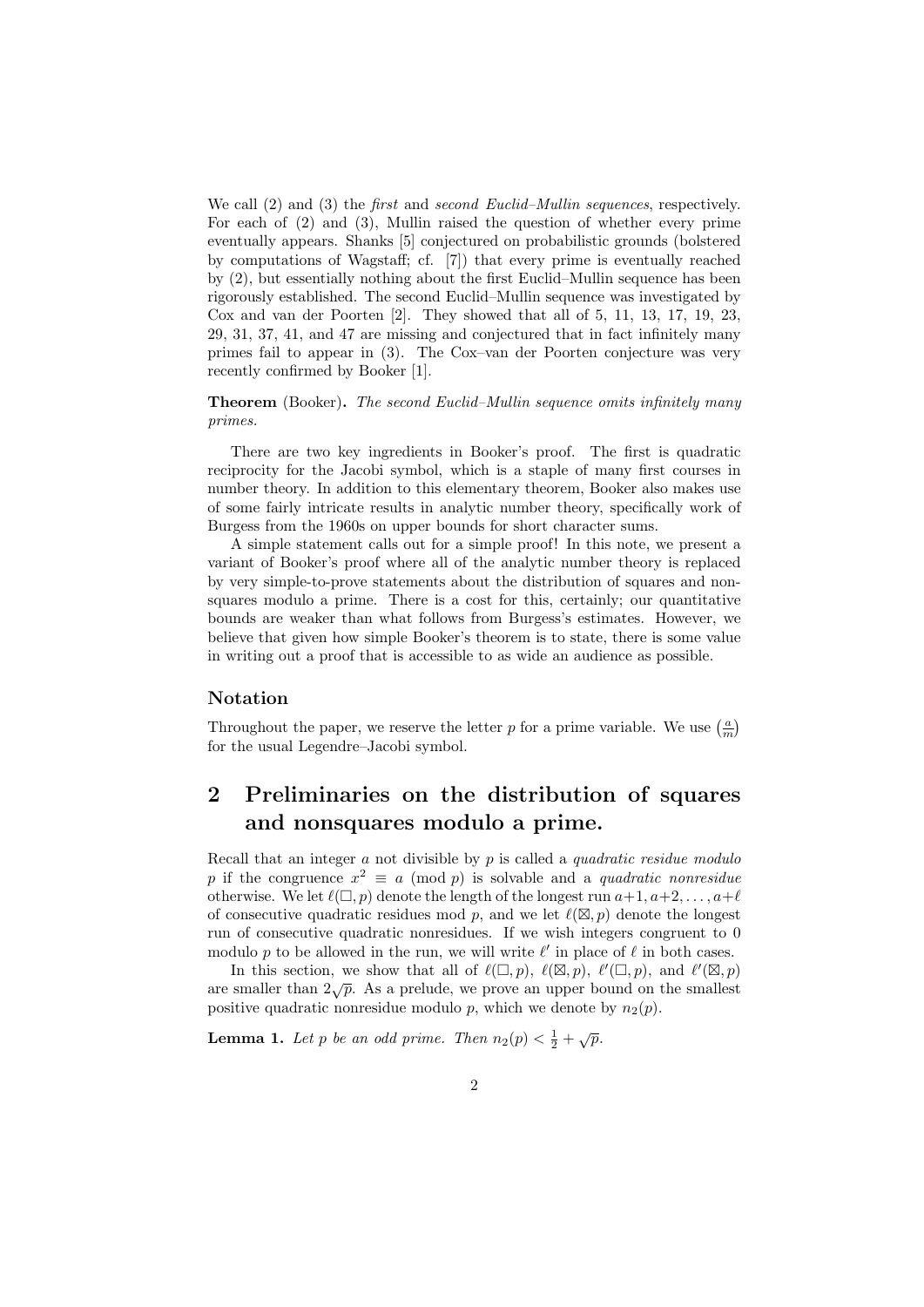*Proof.* Let  $n = n_2(p)$ . Since  $p < n[p/n] < p+n$ , the least nonnegative residue of  $n[p/n]$  modulo p lies in the open interval  $(0, n)$ . So  $n[p/n]$  is a quadratic residue modulo p. Since n is a quadratic nonresidue, the ratio  $\frac{n[p/n]}{n} = [p/n]$  is also a nonresidue. So by the minimality of n, it must be that  $1 + p/n > [p/n] \ge n$ . Hence,

$$
\left(n - \frac{1}{2}\right)^2 < n^2 - n + 1 \le p
$$
, and so  $n < \frac{1}{2} + \sqrt{p}$ .

**Lemma 2.** Let  $1 \le n \le p$  be a quadratic nonresidue modulo p. Then

$$
\ell(\square, p) \le \max\{p/n, n-1\}.
$$

*Proof.* Let  $\ell = \ell(\square, p)$ , and choose  $a \in \mathbb{Z}$  so that all of  $a + 1, a + 2, \ldots, a + \ell$  $\ell$  are quadratic residues modulo p. Multiplying by n, we obtain a sequence  $na + n, na + 2n, \ldots, na + \ell n$  of quadratic nonresidues modulo p, each of which differs from the previous by n. Suppose now that  $\ell > p/n$ . In this case, every quadratic residue modulo  $p$  can be considered mod  $p$  as being walled inside one of the intervals  $(na + jn, na + (j + 1)n)$  with  $1 \leq j \leq [p/n]$ , or inside  $(na + \lceil p/n \rceil n, na + n + p)$ . Thus, any run of quadratic residues has length bounded by  $n - 1$ . So either  $\ell \leq p/n$  or  $\ell \leq n - 1$ , exactly as claimed in the lemma.  $\Box$ 

We can now establish an upper bound on the length of any sequence of consecutive squares modulo p.

# **Proposition 3.** If p is an odd prime, then  $\ell'(\square, p) < 2\sqrt{p}$ .

*Proof.* We first rule out long runs of squares containing a multiple of  $p$ . Suppose first that  $-1$  is not a square modulo p. Then any such run of squares can be viewed, modulo p, as a subset of the interval  $[0, n_2(p))$ , and thus has length at most  $n_2(p)$ . On the other hand, if −1 is a square modulo p, then such a run can be viewed as a subset of  $(-n_2(p), n_2(p))$ , and so has length at most  $2n_2(p) - 1$ . Consequently,

$$
\ell'(\square, p) \le \max\{2n_2(p) - 1, \ell(\square, p)\}.
$$

By Lemma 1, we have  $2n_2(p)-1 < 2\sqrt{p}$ . Thus, it suffices to show that  $\ell(\Box, p)$  $2\sqrt{p}$ . If there is any quadratic nonresidue in the half-open interval  $(\frac{1}{2}\sqrt{p}, 2\sqrt{p})$ , then this bound on  $\ell(\Box, p)$  follows from Lemma 2. So let us suppose otherwise. By Lemma 1,  $n_2(p) \leq \frac{1}{2} + \sqrt{p} < 2\sqrt{p}$ , and so  $n_2(p) \leq \frac{1}{2}\sqrt{p}$ . With  $n := n_2(p)$ , each of the integers  $k^2n$  with  $1 \leq k < p$  is a quadratic nonresidue mod p. If we pick k as large as possible with

$$
k^2 n \le \frac{1}{2}\sqrt{p},
$$

then the lack of nonresidues in  $(\frac{1}{2}\sqrt{p}, 2\sqrt{p}]$  implies that

$$
(k+1)^2 n > 2\sqrt{p}.
$$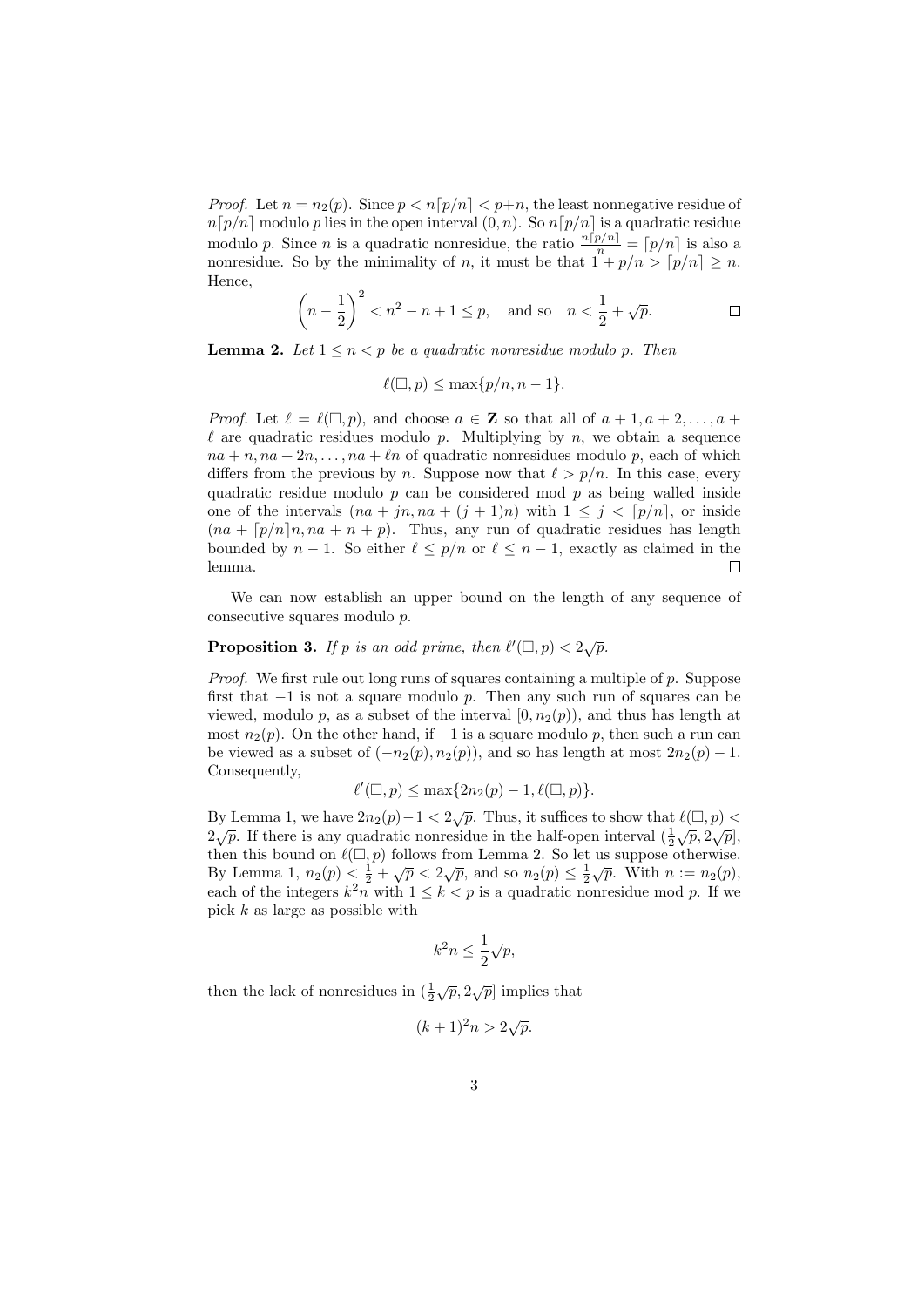Subtracting the first inequality from the second yields  $(2k+1)n > \frac{3}{2}\sqrt{p} \ge 3k^2n$ , and thus  $2k + 1 > 3k^2$ . But this inequality is false for each  $k \geq 1$ . This proves that  $\ell(\square, p) < 2\sqrt{p}$  and completes the proof of the proposition. П

It is easier to rule out long runs of nonsquares mod  $p$ .

**Proposition 4.** For each odd prime p, we have  $\ell'(\mathbb{Z}, p) < 2\sqrt{p}$ .

*Proof.* Every nonresidue or multiple of  $p$  can be considered mod  $p$  as being *r tooj*. Every nonestate of mattept of *p* can be considered mod *p* as being walled within the interval  $(j^2, (j + 1)^2)$ , for some  $1 \le j < |\sqrt{p}|$ , or within the wanted whilm the interval  $(j, (j+1)')$ , for some  $1 \leq j < \lfloor \sqrt{p} \rfloor$ , or within the interval  $(\lfloor \sqrt{p} \rfloor^2, p+1)$ . The number of integers in an interval of the first kind is  $2j < 2\sqrt{p}$ , while the number of integers in  $(\lfloor \sqrt{p} \rfloor^2, p+1)$  is  $p - \lfloor \sqrt{p} \rfloor^2$  $p - (\sqrt{p} - 1)^2 < 2\sqrt{p}$ .

Remarks. Much of this section is adapted from the charming book of Gelfond and Linnik [3]. Lemma 1 and its proof appear, with trivial changes, as that text's Theorem 9.3.1, while the proof of Proposition 4 comes from the discussion at the bottom of p. 179. The only novelty is our proof of Proposition 3. Gelfond and Linnik state that result as Theorem 9.3.2, but it seems that their proof is incomplete.

#### 3 Proof of the main theorem.

Throughout this section, the second Euclid–Mullin sequence is denoted  $q_1, q_2$ ,  $q_3, \ldots$ . The main theorem is contained in the following proposition.

**Proposition 5.** Let  $Q_1, Q_2, \ldots, Q_r$  be the smallest r primes omitted from the second Euclid–Mullin sequence, where  $r \geq 0$ . Then there is another omitted prime smaller than

$$
12^2 \left( \prod_{i=1}^r Q_i \right)^2.
$$
 (4)

Remark. Using the results of Burgess, Booker showed that the exponent 2 in (4) can be replaced with any real number larger than  $\frac{1}{4\sqrt{e}-1} = 0.178734...$ provided that  $12^2$  is also replaced by a possibly larger constant.

*Proof.* Let  $X = 12^2 \left( \prod_{i=1}^r Q_i \right)^2$ . Let us suppose for the sake of contradiction that every prime  $p \leq X$  except  $Q_1, \ldots, Q_r$  appears in the second Euclid–Mullin sequence. Let  $p$  be the prime in  $[2, X]$  that is last to appear in the sequence  ${q_i}$ , and say p appears as the nth term  $q_n$ . Then p is the largest prime dividing  $1 + q_1 \cdots q_{n-1}$ . Moreover, since each prime smaller than p that is not a  $Q_i$  is one of  $q_1, \ldots, q_{n-1}$ , the only other possible prime factors of  $1 + q_1 \cdots q_{n-1}$  are  $Q_1, \ldots, Q_r$ . Thus, we must have

$$
1 + q_1 \cdots q_{n-1} = Q_1^{e_1} Q_2^{e_2} \cdots Q_r^{e_r} p^e
$$

for some exponents  $e_1, \ldots, e_r \geq 0$  and  $e \geq 1$ .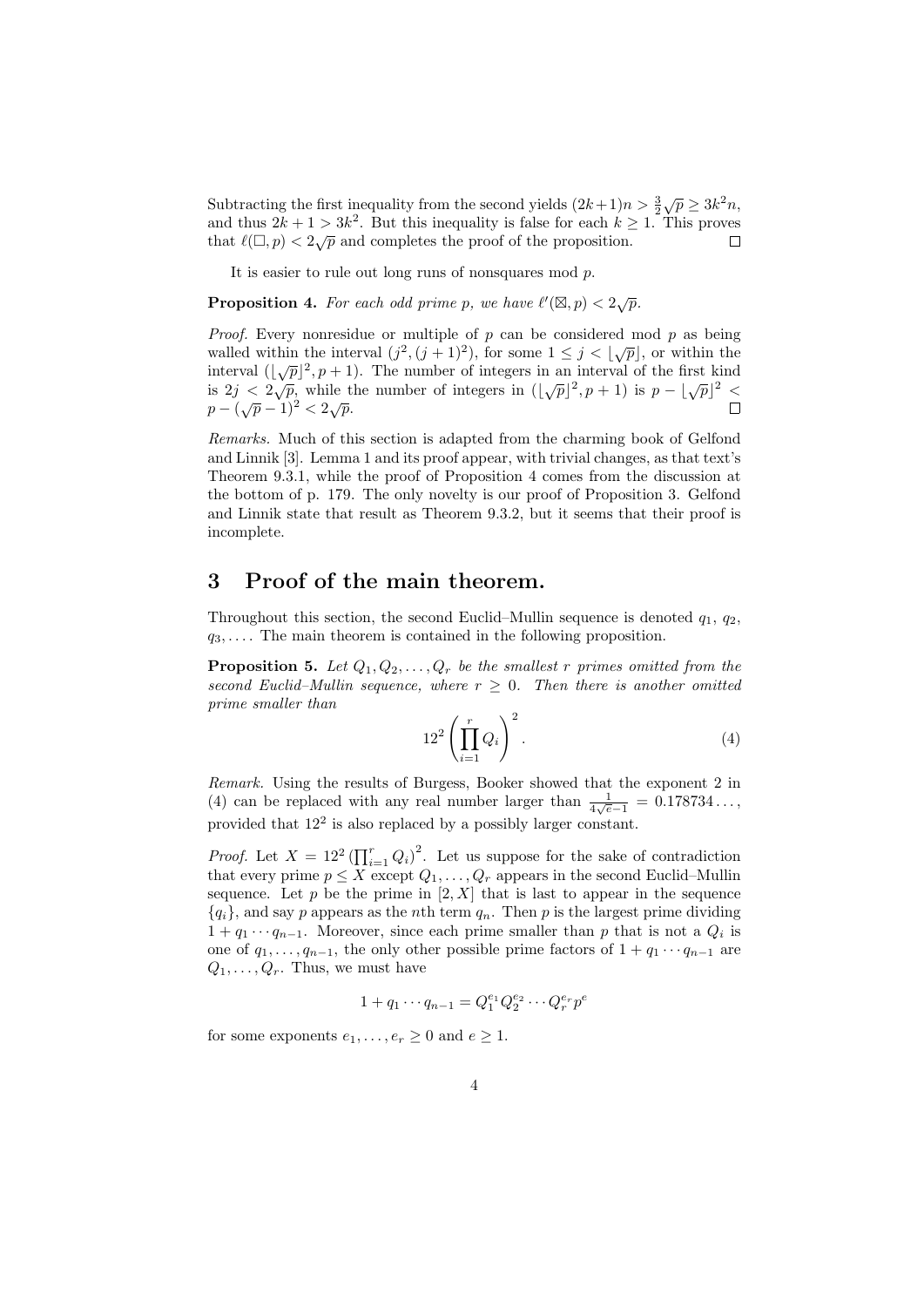We claim it is possible to choose a natural number  $d \leq X$  satisfying both of the congruences

$$
d \equiv 1 \pmod{4}, \quad d \equiv -1 \pmod{Q_1 \cdots Q_r},\tag{5}
$$

as well as

$$
\left(\frac{d}{p}\right) = \left(\frac{-1}{p}\right). \tag{6}
$$

Suppose for the moment that this has been proved. Since  $d \leq X$  and d is coprime to  $Q_1 \cdots Q_r p$ , every prime dividing d is among the primes  $q_1, \ldots, q_{n-1}$ . So if we write  $d = d_0 d_1^2$ , where  $d_0$  is squarefree, then  $d_0 | q_1 \cdots q_{n-1}$ . Hence,

$$
\left(\frac{d}{1+q_1\cdots q_{n-1}}\right) = \left(\frac{1+q_1\cdots q_{n-1}}{d}\right)
$$

$$
= \left(\frac{1+q_1\cdots q_{n-1}}{d_0}\right) \left(\frac{1+q_1\cdots q_{n-1}}{d_1^2}\right)
$$

$$
= \left(\frac{1}{d_0}\right) \cdot \left(\left(\frac{1+q_1\cdots q_{n-1}}{d_1}\right)\right)^2 = 1 \cdot 1 = 1.
$$

(The very first equality uses quadratic reciprocity for the Jacobi symbol.) On the other hand, we have  $\left(\frac{d}{Q_i}\right) = \left(\frac{-1}{Q_i}\right)$  for each  $i = 1, 2, \ldots, r$  and  $\left(\frac{d}{p}\right) = \left(\frac{-1}{p}\right)$ , so that

$$
\left(\frac{d}{1+q_1\cdots q_{n-1}}\right) = \left(\prod_{i=1}^r \left(\frac{d}{Q_i}\right)^{e_i}\right) \cdot \left(\frac{d}{p}\right)^e
$$

$$
= \left(\prod_{i=1}^r \left(\frac{-1}{Q_i}\right)^{e_i}\right) \cdot \left(\frac{-1}{p}\right)^e
$$

$$
= \left(\frac{-1}{1+q_1\cdots q_{n-1}}\right) = -1,
$$

using in the last step that  $1 + q_1 \cdots q_{n-1} = 1 + 2 \prod_{1 \leq i \leq n} q_i \equiv 3 \pmod{4}$ . This is a contradiction.

It remains to establish the existence of a  $d \leq X$  satisfying (5) and (6). The conditions (5) are satisfied by every integer  $d \equiv A \pmod{M}$ , where  $A :=$  $2Q_1 \cdots Q_r - 1$  and  $M := 4Q_1 \cdots Q_r$ . To obtain (6), we look for a small nonnegative integer k with  $\left(\frac{Mk+A}{p}\right) = \left(\frac{-1}{p}\right)$ . Equivalently, fixing M' satisfying  $MM' \equiv 1$  $\pmod{p}$ , we seek a nonnegative integer k with

$$
\left(\frac{k+AM'}{p}\right) = \left(\frac{-M'}{p}\right).
$$

By the results of section 2, we can find such a  $k \leq \max\{l'(\square, p), l'(\square, p)\} < 2\sqrt{p}$ . Then the corresponding  $d$  satisfies √

$$
0 < d = Mk + A < 2M\sqrt{p} + M < 3M\sqrt{p} \le 3M\sqrt{X}.
$$

Since  $3M = 12Q_1 \cdots Q_r =$ X, we find that  $d < X$ . This completes the proof.  $\Box$